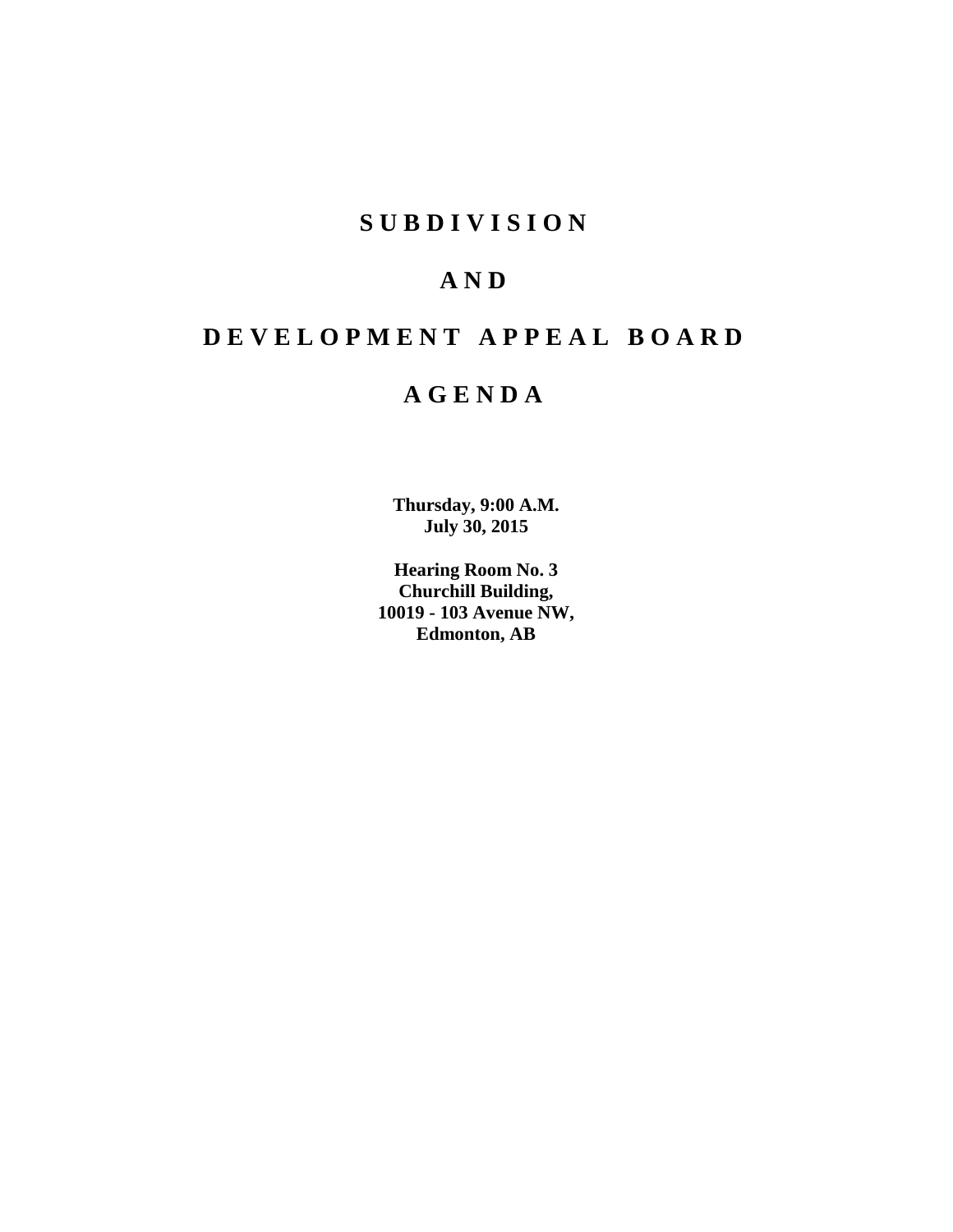## **SUBDIVISION AND DEVELOPMENT APPEAL BOARD HEARING ROOM NO. 3**

|   | 9:00 A.M.           | SDAB-D-15-166   | Construct a Single Detached House with a front<br>attached Garage, veranda, fireplace, rear<br>uncovered deck $(0.61m \times 2.29m)$ and Basement<br>development (NOT to be used as an additional<br>Dwelling)<br>5161 - Mullen Road NW<br>Project No.: 173542245-001 |
|---|---------------------|-----------------|-----------------------------------------------------------------------------------------------------------------------------------------------------------------------------------------------------------------------------------------------------------------------|
|   | <b>TO BE RAISED</b> |                 |                                                                                                                                                                                                                                                                       |
| Н | $1:00$ P.M.         | SDAB-D-15-136   | Construct and operate a Residential Sales Centre                                                                                                                                                                                                                      |
|   |                     |                 | 13605 - 102 Avenue NW<br>Project No.: 168252302-005                                                                                                                                                                                                                   |
| Ш | $2:00$ P.M.         | $SDAB-D-15-167$ | Install a Freestanding Minor Digital On-<br>premises Off-premises Sign (Integra Tire)                                                                                                                                                                                 |
|   |                     |                 | 5015 - 99 Street NW<br>Project No.: 167232980-001                                                                                                                                                                                                                     |
|   |                     |                 |                                                                                                                                                                                                                                                                       |

*NOTE: Unless otherwise stated, all references to "Section numbers" refer to the authority under the Edmonton Zoning Bylaw 12800.*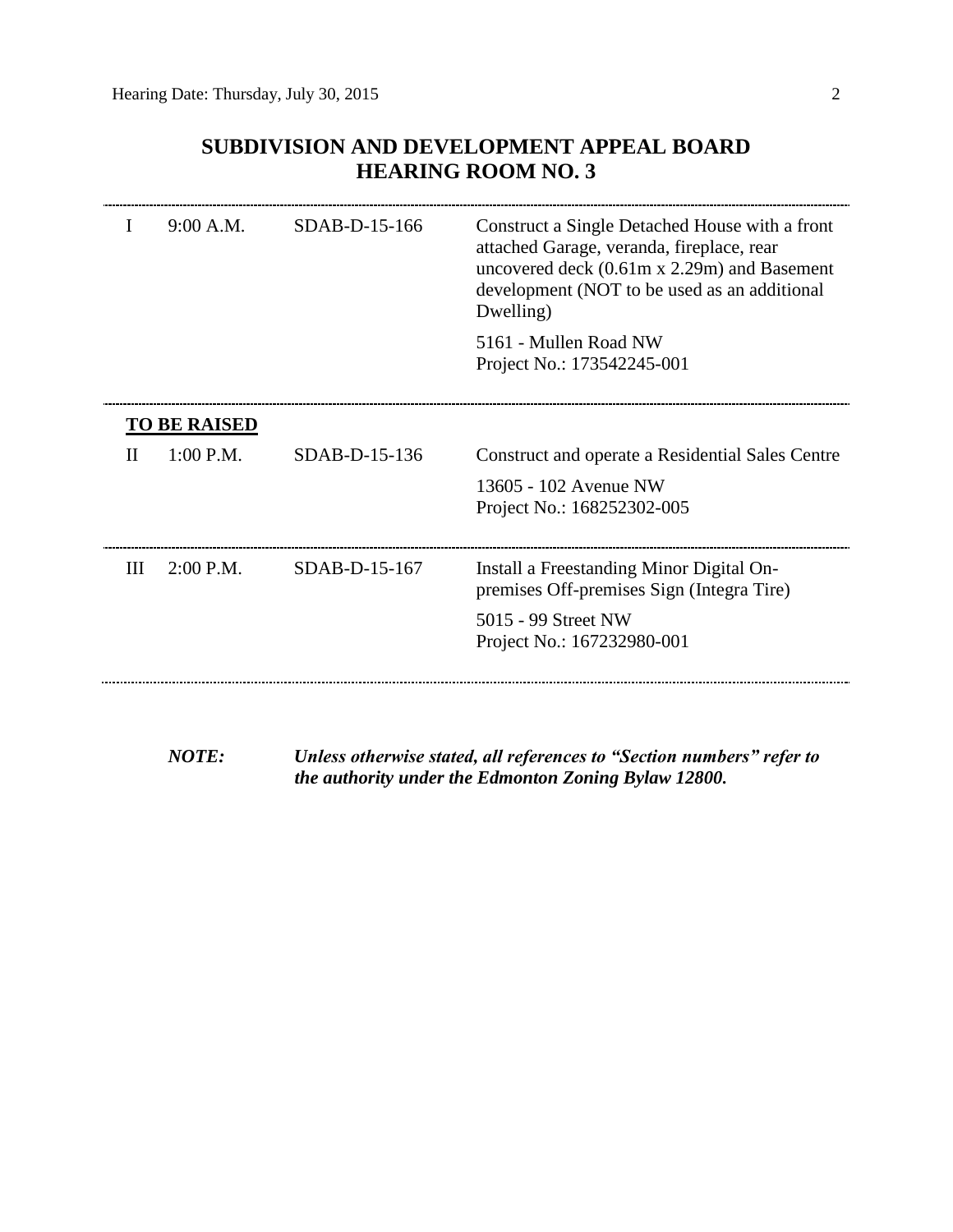#### **ITEM I: 9:00 A.M. FILE: SDAB-D-15-166**

#### AN APPEAL FROM THE DECISION OF THE DEVELOPMENT OFFICER BY AN ADJACENT PROPERTY OWNER

APPLICATION TO: Construct a Single Detached House with a front attached Garage, veranda, fireplace, rear uncovered deck (0.61m x 2.29m) and Basement development (NOT to be used as an additional Dwelling)

#### DECISION OF THE DEVELOPMENT AUTHORITY: Approved

DECISION DATE: June 17, 2015

DATE OF APPEAL: July 5, 2015

### MUNICIPAL DESCRIPTION OF SUBJECT PROPERTY: 5161 - Mullen Road NW

OVERLAY: N/A

LEGAL DESCRIPTION: Plan 0721809 Blk 17 Lot 1

ZONE: RSL Residential Small Lot Zone

STATUTORY PLAN: Mactaggart Neighbourhood Area Structure Plan

#### DEVELOPMENT OFFICER'S DECISION

APPROVED – The proposed development is approved subject to the following conditions:

- 1. This Development Permit authorizes the development of a Single Detached House with a front attached Garage, veranda, fireplace, rear uncovered deck (0.61m x 2.29m) and Basement development (NOT to be used as an additional Dwelling). The development shall be constructed in accordance with the stamped and approved drawings.
- 2. The height of the principal building shall not exceed 10.00 m nor 2 1/2 Storeys as per the height definition of Section 6.1(49) of the Edmonton Zoning Bylaw 12800.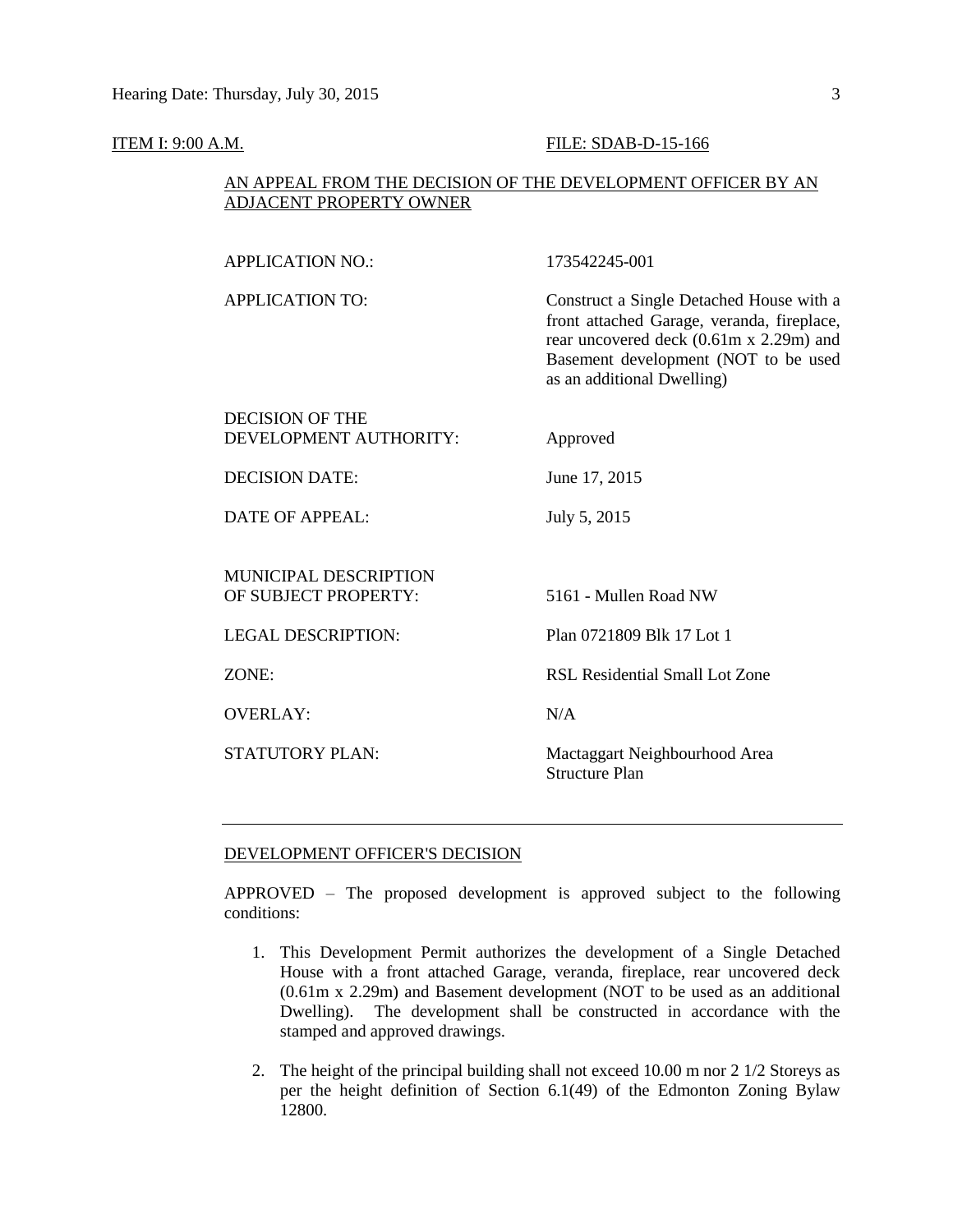3. The proposed Basement development(s) shall NOT be used as an additional Dwelling. Proposed wet bar shall only be used by the household which uses the principal kitchen on the main floor. A Secondary Suite shall require a new development permit application.

#### Dwelling means:

a self contained unit comprised of one or more rooms accommodating sitting, sleeping, sanitary facilities, and a principal kitchen for food preparation, cooking, and serving. A Dwelling is used permanently or semi-permanently as a residence for a single Household.

#### Household means:

one or more persons related by blood, adoption, foster care, marriage relationship; or a maximum of three unrelated persons; all living together as a single social and economic housekeeping group and using cooking facilities shared in common.

For the purposes of this definition, two people living together in an adult interdependence relationship shall be deemed to be in a marriage relationship and each of the relatives of the parties to an adult interdependence relationship shall be considered to be related to the partners and to the other relatives thereof. One domestic worker or one boarder may be deemed the equivalent of a blood relative.

- 4. All yards, visible from a public roadway other than a lane, shall be seeded or sodded within eighteen (18) consecutive months of the issuance of an Occupancy Certificate for the development. Alternative forms of landscaping may be substituted for seeding or sodding as specified in Section 55.2(4)(b).
- 5. The area hard surfaced for a driveway, not including the area used for a walkway, shall comply with Section 54.6 of the Zoning Bylaw 12800.
- 6. Except for the hard surfacing of driveways and/or parking areas approved on the site plan for this application, the remainder of the site shall be landscaped in accordance with the regulations set out in Section 55 of the Zoning Bylaw 12800.
- 7. Due to the roll face curb construction at this property, there are no requirements for a separate curb crossing permit under Section 1210 and 1211 of Traffic Bylaw No. 5590. Approval is given for the access under this Development Permit.
- 8. Lot grades must match the Engineered approved lot grading plans for the area. Contact Drainage Services at 780-496-5500 for lot grading inspection inquiries.
- 9. The driveway access must maintain a minimum clearance of 1.5m from any service pedestals and all other surface utilities.
- 10. The Single Detached dwelling including driveway shall be located in accordance with the stamp approved site plan.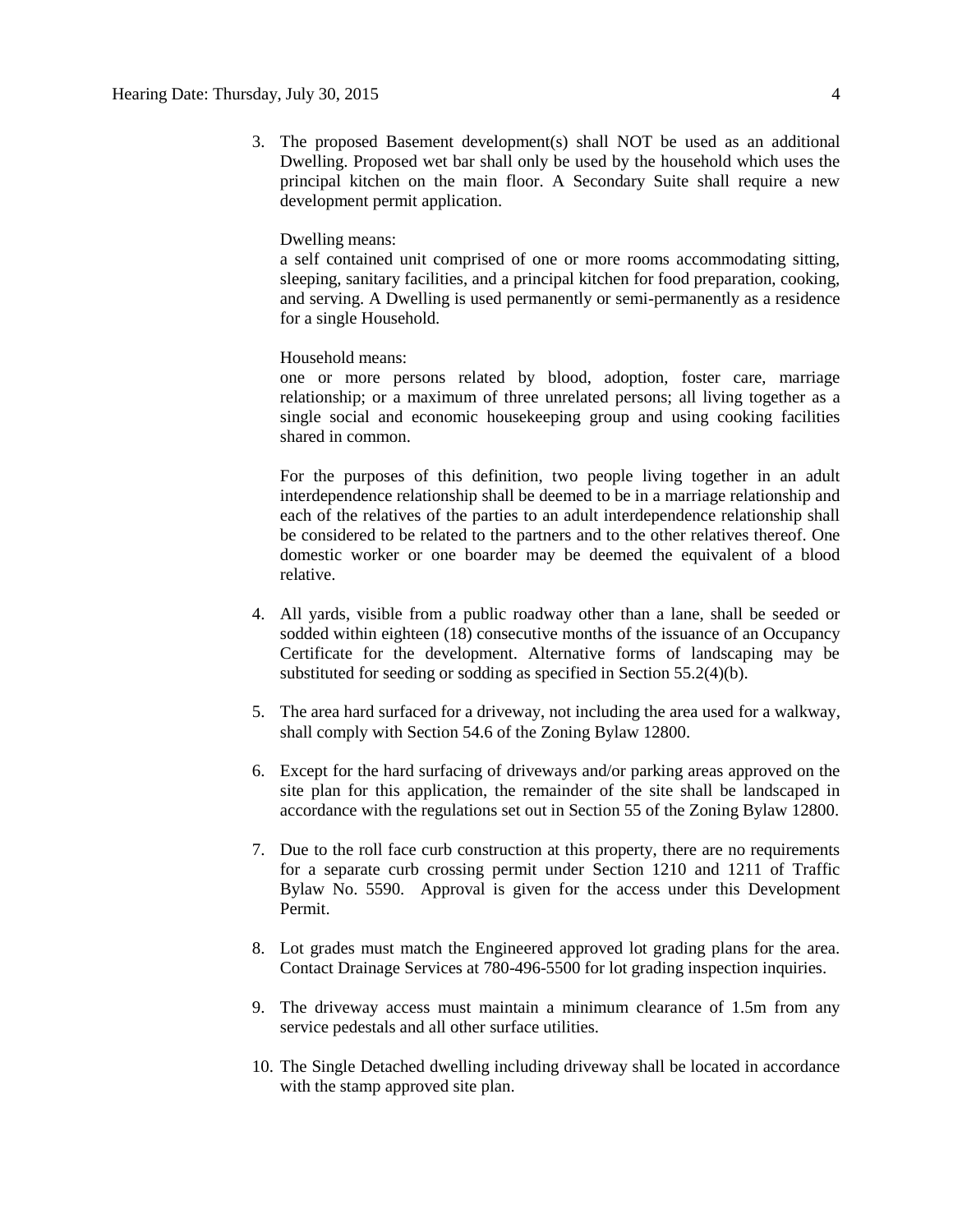11. Corner Sites shall have flanking side treatments similar to the front elevation. (Reference Section 115.4(9)(d))

Advisements:

- i.) Any future deck development greater than 0.6m (2ft) in height will require development and building permit approvals
- ii.) Any future deck enclosure or cover requires a separate development and building permit approval.
- iii.) Any future basement development may require development and building permit approvals. A Secondary Suite shall require a new development permit application.
- iv.) The applicant is advised to research the Land Title for this property and to be aware of any restrictions in the Restrictive Covenant. This approval does not imply consent for any structure that does not meet the requirements of the Restrictive Covenant.
- v.) Unless otherwise stated, all above references to "section numbers" refer to the authority under the Edmonton Zoning Bylaw 12800.
- vi.) An approved Development Permit means that the proposed development has been reviewed only against the provisions of the Edmonton Zoning Bylaw. It does not remove obligations to conform with other legislation, bylaws or land title instruments such as the Municipal Government Act, the ERCB Directive 079, the Edmonton Safety Codes Permit Bylaw or any caveats, covenants or easements that might be attached to the Site.

#### APPELLANT'S SUBMISSION

I'm appealing the decision of the Development Authority regarding the above permit. In my opinion and the opinion of my next door neighbour, this should not be granted a Class A approval for the following reasons:

- 1. According to the picket sign for the garage, this one is not aligned with my garage limit, neither follow the same order of the three other houses in that crescent. The garage is going to be sitting forward causing nuisance to my house.
- 2. There is a total of 5 houses in the bend sitting on a U-shape crescent. The way this house is going to sit (on a straight line) does not respect the nature of the bend. The house should be tilting more towards the bend, this way it will stay in harmony with the other 5 houses.
- 3. The both previous issues will result in a house and a garage burying my main entrance as it won't even be visible from the bend entrance.
- 4. The house may comply with the guidelines and distance requirements on the lot itself but ignores both the nuisance caused to my house and the harmony of other houses in the bend.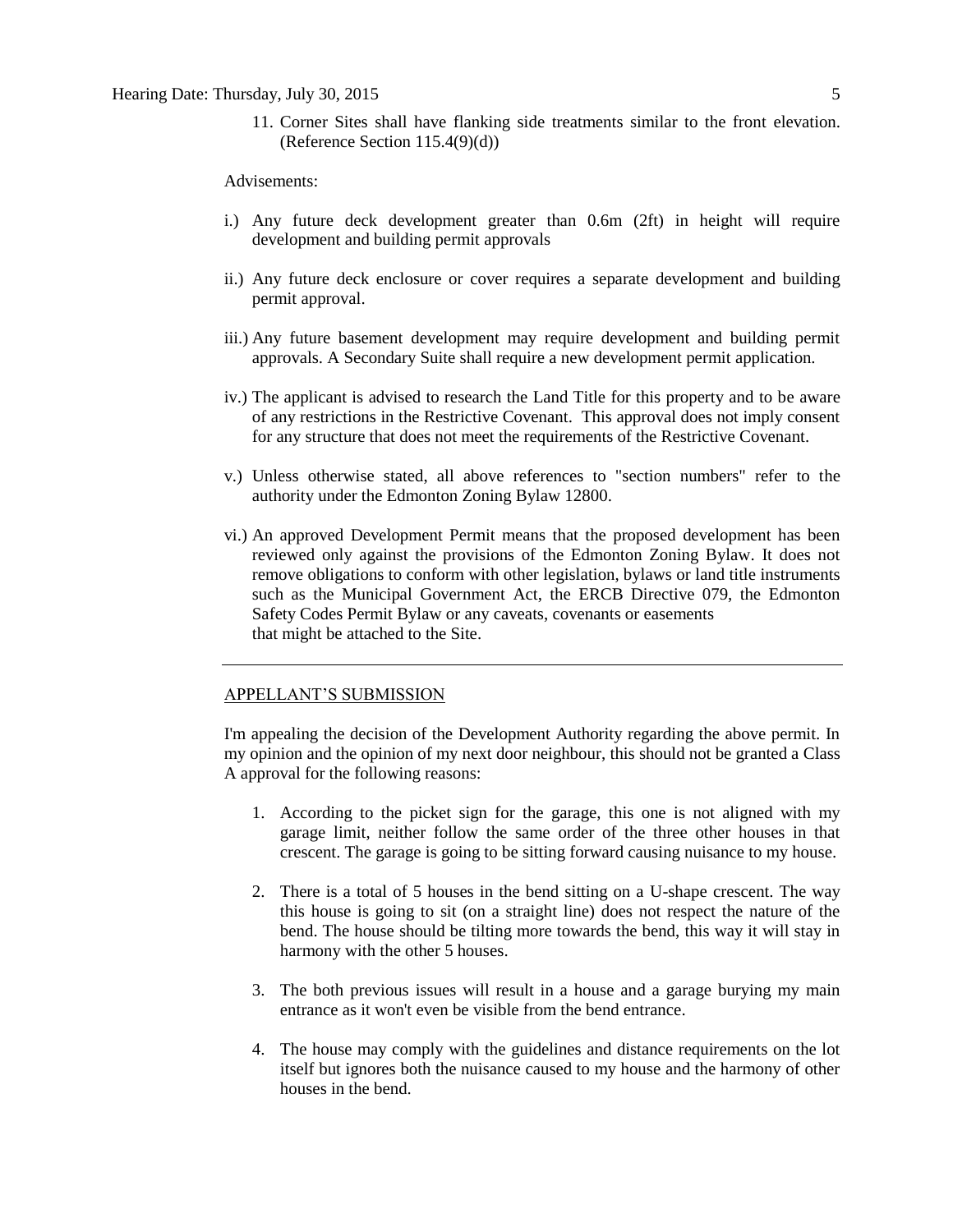5. All the above will result in both a loss of value to my property and permanent obstacle from a house and a garage sitting forward not respecting the natural inclination of a U-shape corner lot.

#### SUBDIVISION AND DEVELOPMENT APPEAL BOARD OFFICER'S COMMENTS

Section 686(1)(b) of the *Municipal Government Act* states "a development appeal to a subdivision and development appeal board is commenced by filing a notice of the appeal, containing reasons, with the board within 14 days, in the case of an appeal made by a person referred to in section 685(2), after the date on which the notice of the issuance of the permit was given in accordance with the land use bylaw."

Section 685(2) of the *Municipal Government Act* states "in addition to an applicant under subsection (1), any person affected by an order, decision or development permit made or issued by a development authority may appeal to the subdivision and development appeal board."

The Board is advised that the decision of approval by the Development Officer is dated June 17, 2015. Fourteen days from the decision date is July 1, 2015 and the Notice of Appeal was filed on July 5, 2015.

Section 685(3) of the *Municipal Government Act* states "no appeal lies in respect of the issuance of a development permit for a Permitted Use unless the provisions of the land use bylaw were relaxed, varied or misinterpreted."

**Single Detached Housing** is a Permitted Use in the RSL Residential Small Lot Zone, Section 115.2(4).

Under Section 7.2(9), **Single Detached Housing** means development consisting of a building containing only one Dwelling, which is separate from any other Dwelling or building. Where a Secondary Suite is a Permitted or Discretionary Use Class in a Zone, a building which contains Single Detached Housing may also contain a Secondary Suite. This Use Class includes Mobile Homes which conform to [Section 78](http://webdocs.edmonton.ca/zoningbylaw/ZoningBylaw/Part1/Special_Land/78__Mobile_Homes.htm) of this Bylaw.

This application was approved by the Development Officer subject to conditions.

The decision of approval by the Development Officer has been appealed by an abutting property owner located at 5163 – Mullen Road.

Section 115.1 states the purpose of the RSL Residential Small Lot Zone is to provide for smaller lot Single Detached Housing with attached Garages in a suburban setting that provides the opportunity for the more efficient utilization of undeveloped suburban areas and includes the opportunity for Secondary Suites.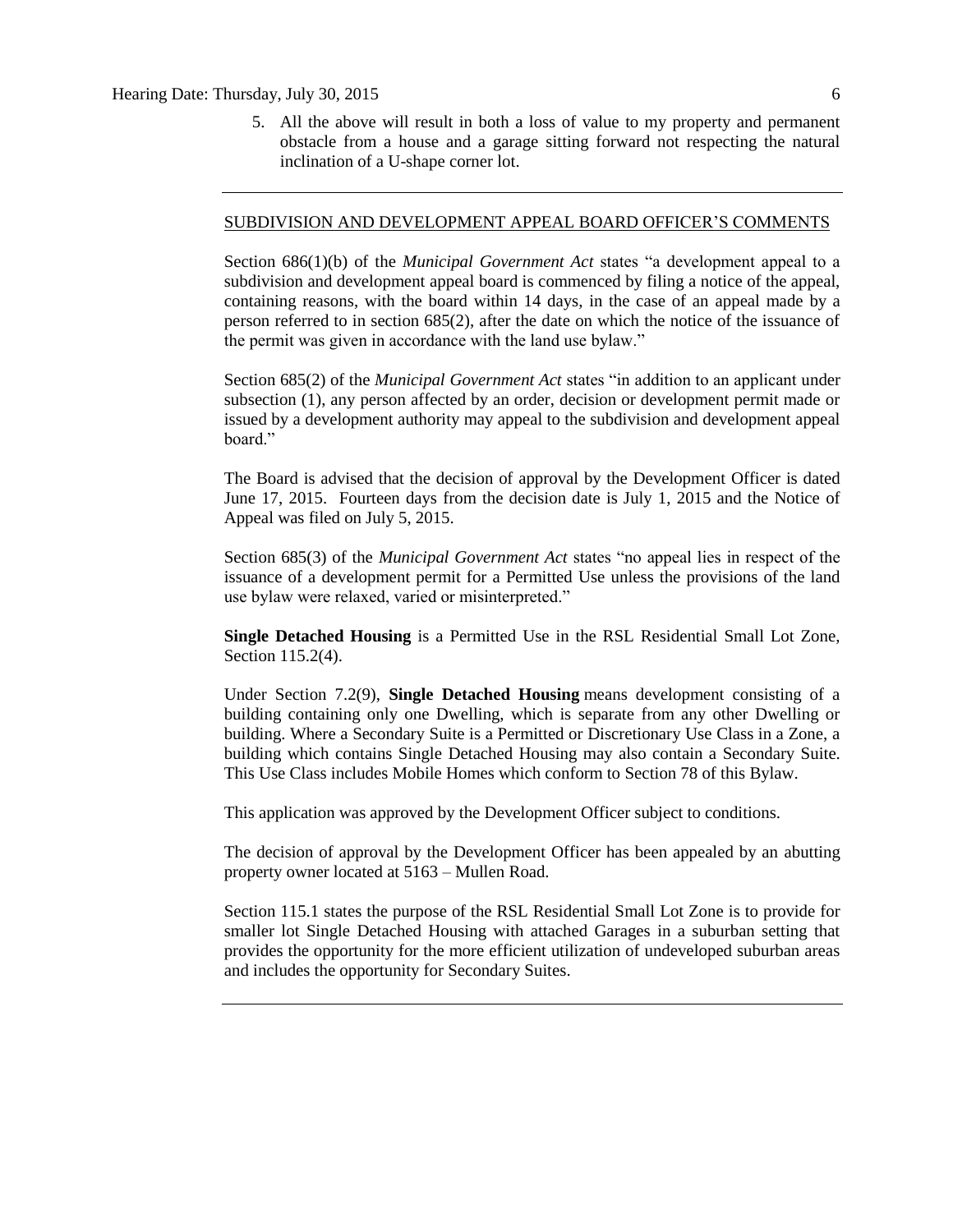#### NOTICE TO APPLICANT/APPELLANT

Provincial legislation requires that the Subdivision and Development Appeal Board issue its official decision in writing within fifteen days of the conclusion of the hearing. Bylaw No. 11136 requires that a verbal announcement of the Board's decision shall be made at the conclusion of the hearing of an appeal, but the verbal decision is not final nor binding on the Board until the decision has been given in writing in accordance with the Municipal Government Act.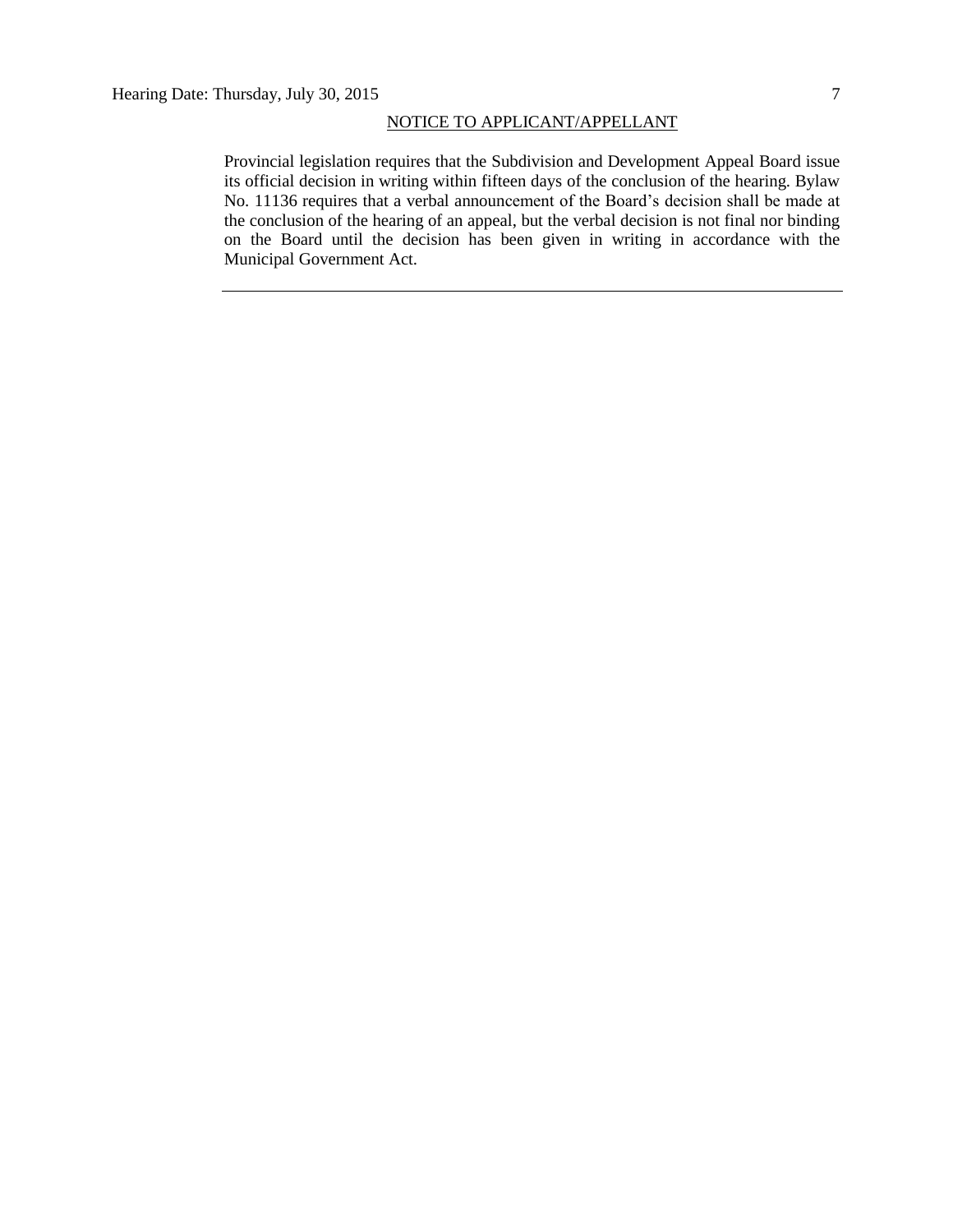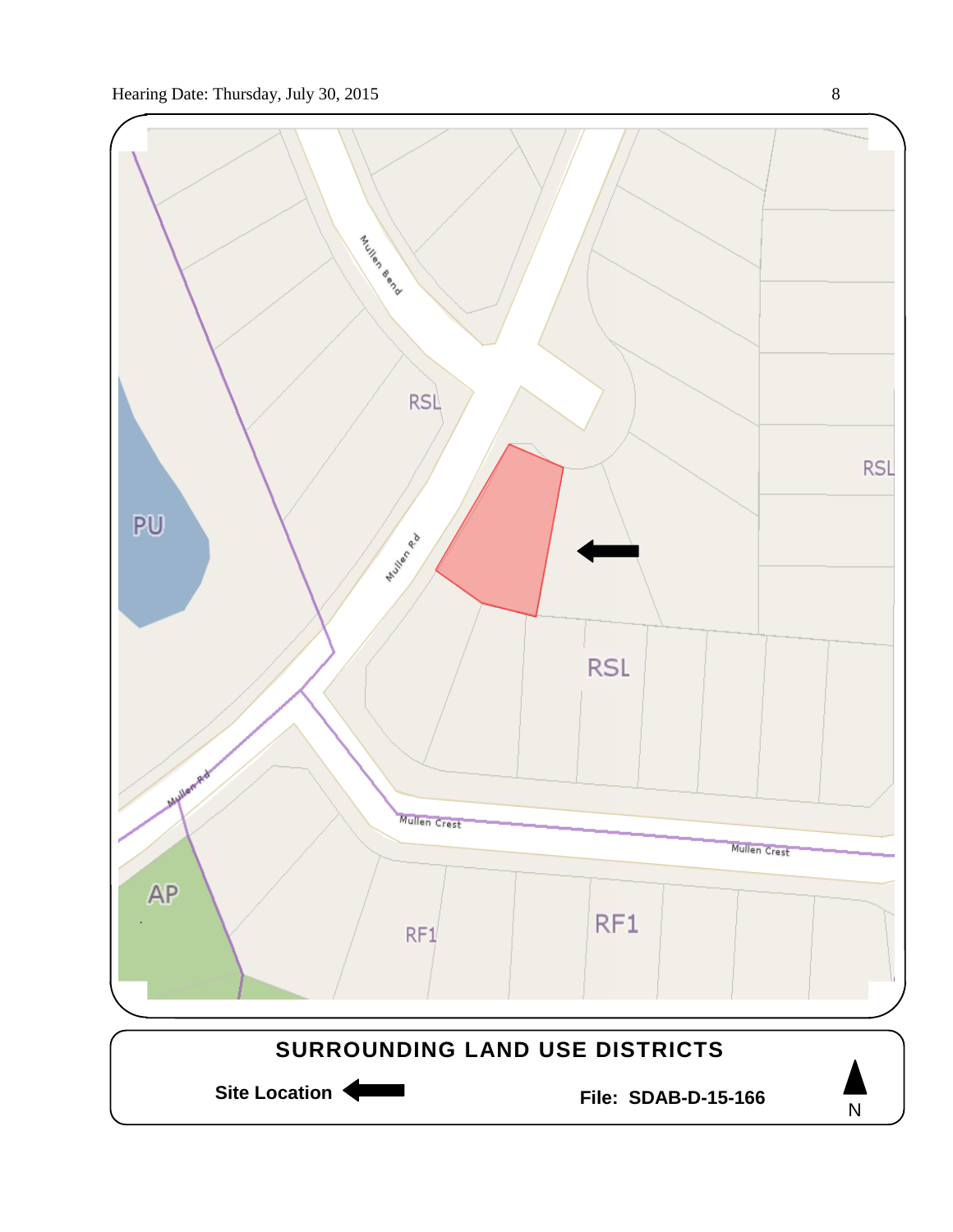# **TO BE RAISED**

#### **ITEM II: 1:00 P.M. FILE: SDAB-D-15-136**

#### AN APPEAL FROM THE DECISION OF THE DEVELOPMENT OFFICER BY AN ADJACENT PROPERTY OWNER

APPLICATION NO.: 168252302-005 APPLICATION TO: Construct and operate a Residential Sales Centre DECISION OF THE DEVELOPMENT AUTHORITY: Approved with conditions DECISION DATE: May 19, 2015 DATE OF APPEAL: May 29, 2015 NOTIFICATION PERIOD: May 26, 2015 through June 8, 2015 MUNICIPAL DESCRIPTION OF SUBJECT PROPERTY: 13605 - 102 Avenue NW LEGAL DESCRIPTION: Plan 1521524 Blk 127 Lot 25 ZONE: RF4 Semi-detached Residential Zone OVERLAY: Mature Neighbourhood Overlay STATUTORY PLAN: N/A

#### DEVELOPMENT OFFICER'S DECISION

APPROVED - The proposed development is approved subject to the following conditions:

This Development Permit authorizes the operation of a Residential Sales Centre. The development shall be constructed in accordance with the stamped and approved drawings.

This Development Permit is NOT valid until the Notification Period expires in accordance to Section 21.1. (Reference Section 17.1)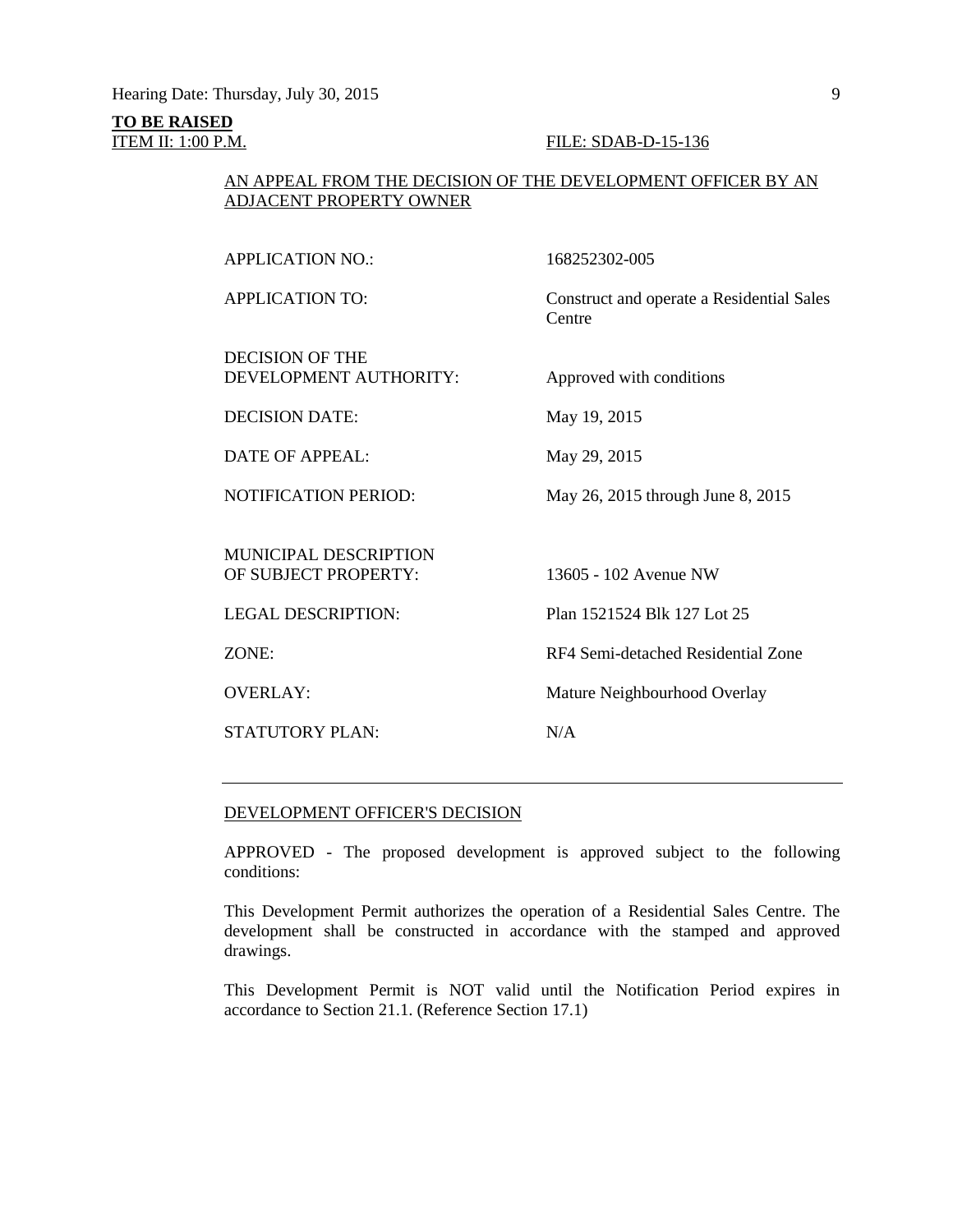#### Hearing Date: Thursday, July 30, 2015 10

This proposed building is not a Dwelling unit. The building shall not be used as a Dwelling prior to the expiration and/or cancellation of the Development Permit for the Residential Sales Centre.

This approval is valid for a period of two years. This permit will expire on April 30, 2017.

Sufficient parking shall be made available on or adjacent to the site so that parking congestion will not develop on that portion of local streets serving existing development in the vicinity of the Residential Sales Centre. (Reference Section 54.2 Schedule 1 and Section 82).

All off-premise directional signage and on-premise advertising signage, including the display of advertising copy and supergraphics on hoardings or false fronts used to enclose temporary structures, shall be in accordance with Section 59 of this Bylaw. (Edmonton Zoning Bylaw 12800)

All exterior lighting shall be developed in accordance with Section 51 and 58 of this Bylaw. (Edmonton Zoning Bylaw 12800 - Reference Section 82).

#### Notes:

An approved Development Permit means that the proposed development has been reviewed only against the provisions of the Edmonton Zoning Bylaw. It does not remove obligations to conform with other legislation, bylaws or land title instruments such as the Municipal Government Act, the ERCB Directive 079, the Edmonton Safety Codes Permit Bylaw or any caveats, covenants or easements that might be attached to the Site.

Unless otherwise stated, all above references to "section numbers" refer to the authority under the Edmonton Zoning Bylaw 12800.

### **VARIANCE:**

Section 82(2) Relaxed: Required parking spaces relaxed from 3 to 2.

Class B Discretionary Development: Residential Sales Centre is a Discretionary Use in the RF4 zone. (Section 150.3(7))

#### Notes:

A variance was granted for this Development Permit pursuant to Sections 11.3 and 11.4. Subject to the right of appeal the permit is NOT VALID until the required Notification Period expires (date noted below) in accordance with Sections 21.1 and 17.1.

Unless otherwise stated, all references to section numbers refer to the Edmonton Zoning Bylaw 12800.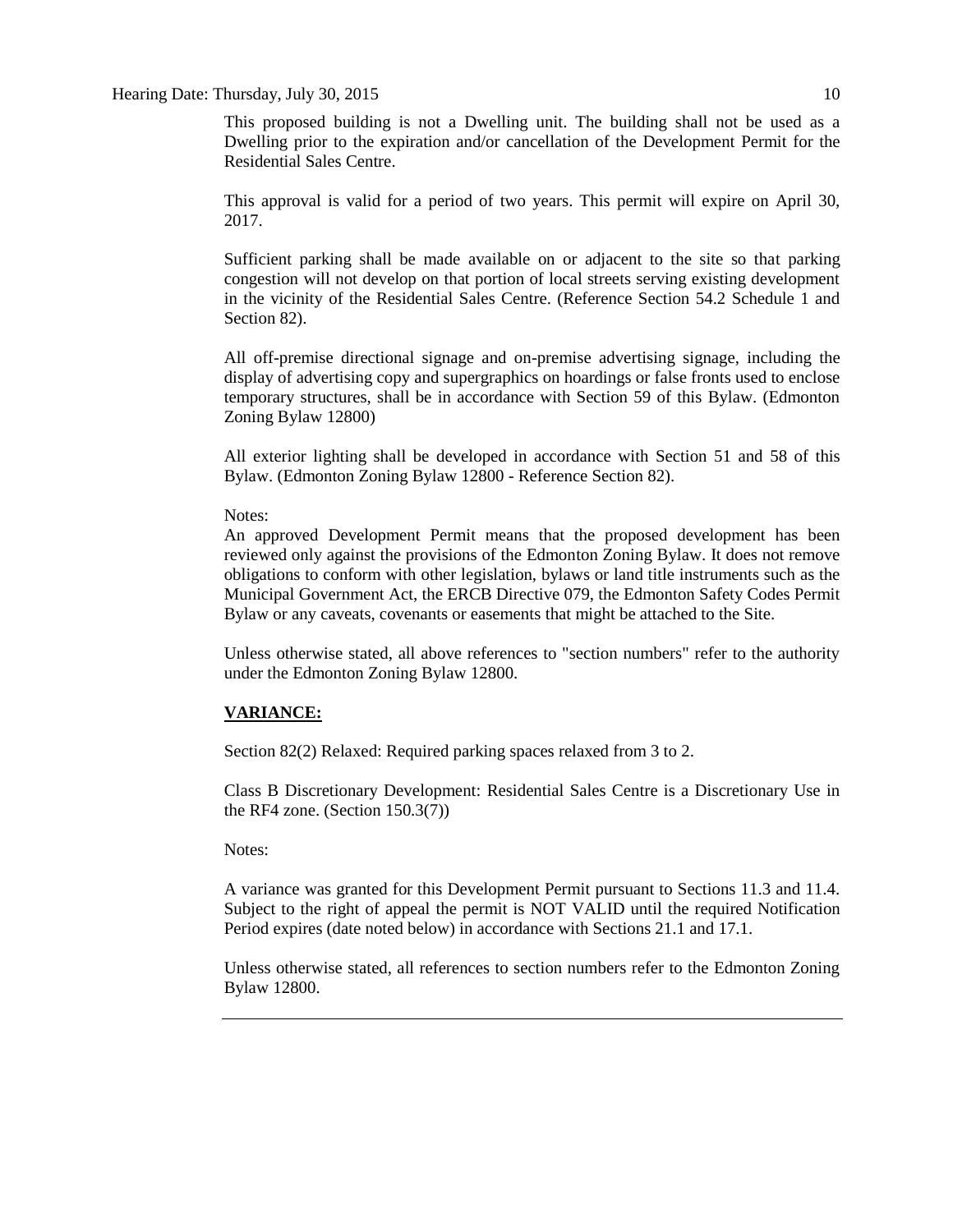#### APPELLANT'S SUBMISSION

A residential sales location, otherwise known as a "show suite", has numerous negative impacts on quality of life.

- 1. It would have as a primary goal to attract high volumes of traffic. Going from two residences to six is already enough of a traffic, congestion, and danger factor. Converting one of the six to a commercial enterprise will multiply this problem.
- 2. Parking is another problem. Where is the parking for this venture? In front of our homes is the answer. The owners have asked for a relaxation of the commercial parking requirements from three spaces to two, in their own form of recognition of the problem. The service lane behind the show suite will also be subject to excessive congestion and illegal parking.
- 3. The 'show suite' will inevitably feature huge promotional signage. They all do. In addition to being unsightly, it will distract drivers' attention right at the Glenora School corner.

Regardless of our position on infill residential development, we must oppose this commercial venture. It could be the thin edge of the wedge that will establish a precedent for encroachment of business development in what is now a purely single-family residence community. At issue are safety for children and others and quality of life.

#### SUBDIVISION AND DEVELOPMENT APPEAL BOARD OFFICER'S COMMENTS

The Subdivision and Development Appeal Board at a hearing on June 25, 2015, made and passed the following motion:

"that the appeal hearing be tabled to July 15 or 16, 2015 or as the parties dictate."

The Appellant and the Respondent confirmed through e-mail and the Sustainable Development Department provided verbal confirmation that they would be available the week of July 27, 2015. Since this week was amenable to all parties, the hearing was scheduled to July 30, 2015.

A **Residential Sales Centre** is a Discretionary Use in the RF4 Semi-detached Residential Zone, Section 150.3(7).

Under Section 7.3(9), **Residential Sales Centre** means a permanent or temporary building or structure used for a limited period of time for the purpose of marketing residential land or buildings.

This application was approved by the Development Officer subject to conditions.

Pursuant to Section 11.3 and 11.4 and subject to the right of appeal to the Subdivision and Development Appeal Board, Section 21.1, the Development Officer granted the following variance: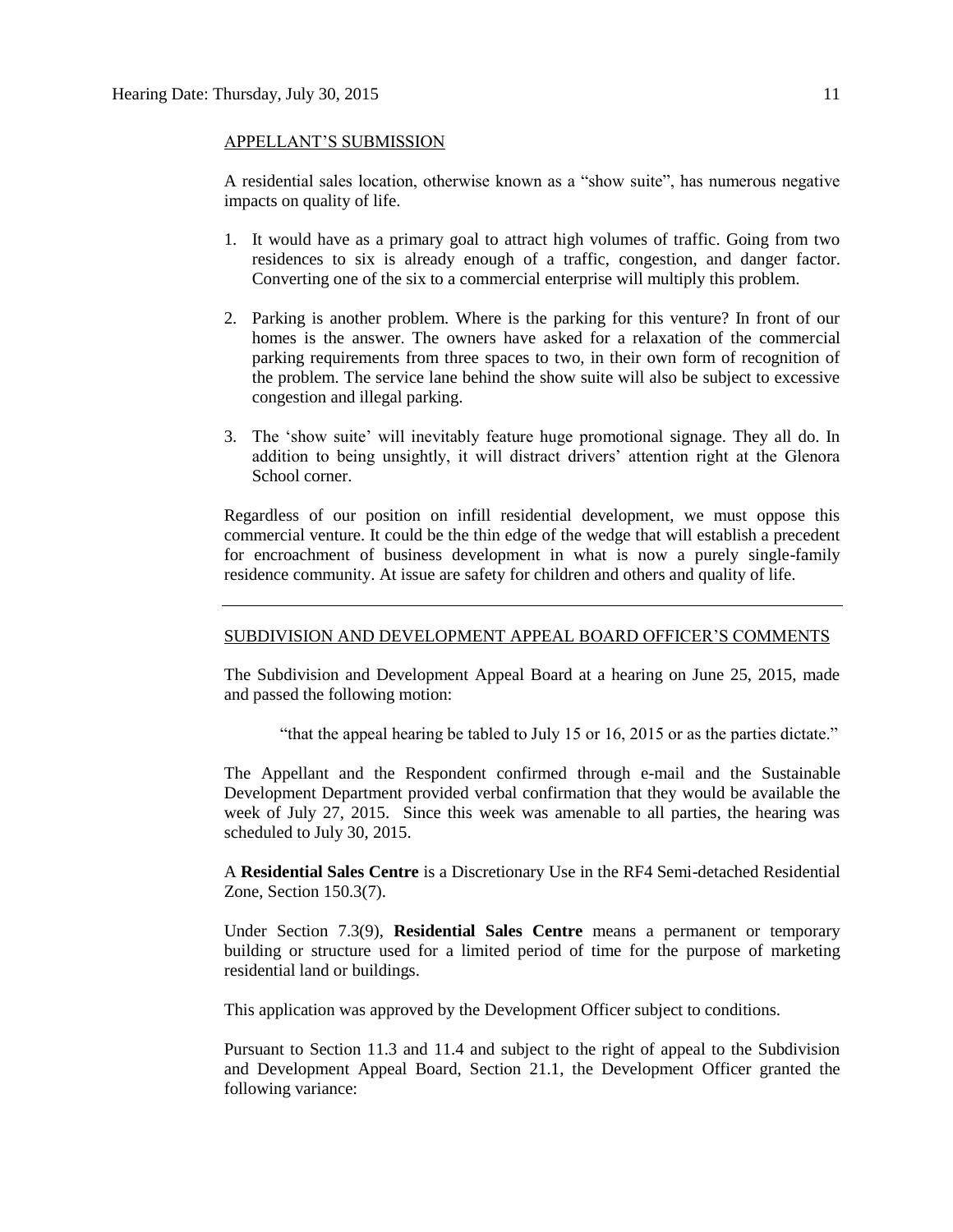Section 82.2 states where Sites are located within 60.0 metres of existing development, the applicant shall demonstrate that sufficient parking is available on or adjacent to the Site so that parking congestion shall not develop on that portion of local streets serving existing development in the vicinity of the Residential Sales Centre. The Development Officer shall determine the adequacy of parking based on a requirement of 1 parking space per 20 square metres of Floor Area of the Residential Sales Centre.

#### **The Development Officer determined the number of required parking spaces is 3. The proposed development provides 2 and a relaxation of 1 parking space was granted.**

The decision of approval by the Development Officer has been appealed by an adjacent property owner located at 10123 - 136 Street.

Section 82 states the following regulations shall apply to all Residential Sales Centres except those development provided for in subsections 12.2(8) and 12.2(15) of this Bylaw:

- 1. Sites containing Residential Sales Centres shall be located and developed such that their impacts on local roadways and surrounding residential development are minimized. In deciding upon an application, the Development Officer shall take into consideration the scale of the Residential Sales Centre, its proximity to arterial or neighbourhood collector roadways, and to occupied residential development;
- 2. …;
- 3. the siting and development of Residential Sales Centre buildings shall comply with the regulations of the Land Use Zone applying to the Site except that:
	- a. the Development Officer may attach conditions requiring additional setbacks to minimize any adverse impacts on adjacent development;
	- b. in the case of a temporary structure, the Height of the building including any hoardings or false fronts shall not exceed one Storey or 4.0 metres; and
	- c. all curb crossings and access points shall be designed and located so as to minimize on-site and off-site traffic impacts and, in consultation with Transportation Services;
- 4. where a Site is located within a Residential Zone or is visible from residential development located within 60.0 m of the Site, the colour and material of the exterior finish of the temporary structure and hoardings or false fronts, excluding advertising Copy, shall be compatible with those commonly found in Residential Zones;
- 5. any exterior lighting shall be developed in accordance with [Section 51](javascript:void(0);) of this Bylaw;
- 6. a Development Application for a Residential Sales Centre shall be accompanied by the following information in addition to the information required by [subsection 13.3](http://webdocs.edmonton.ca/InfraPlan/zoningbylaw/ZoningBylaw/Part1/Administrative/13__Development_Application_Submissions.htm) of this Bylaw:
	- a. a context plan identifying the nature of the land uses and development within a 60 metres radius of the proposed Site;
	- b. a description of the exterior finish materials and colours for any temporary sales structure including any proposed hoardings or false fronts;
	- c. drawings showing the location, area, Height, construction material, colour and method of support for any proposed on-site identification and advertising Signs, including any advertising or supergraphics that shall be displayed on a hoarding or false front; and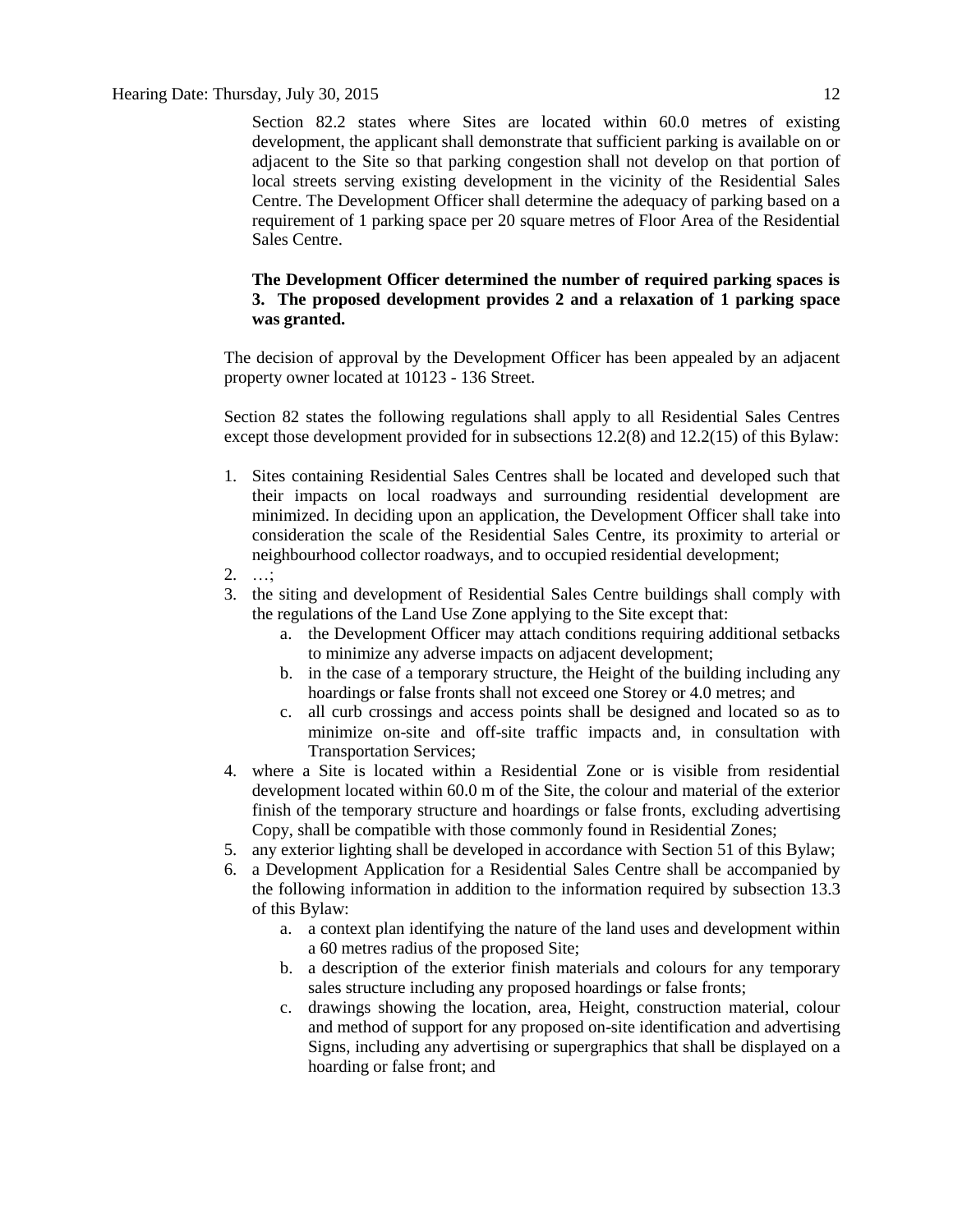- d. drawings showing the area, Height, construction materials and method of support for any proposed off-site Directional Signs that shall exceed 1.0 square metres in area 1.5 metres in Height, and a description of the proposed location for the Signs; and
- 7. the Development Permit for a Residential Sales Centre shall be valid for such a period of time as specified by the Development Officer having regard for the amount of land or development being marketed, but in no case shall the time period exceed two years.

Section 12.2(8) states a temporary structure, the sole purpose of which is incidental to the erection, alteration or marketing of a building for which a Permit has been granted under this Bylaw.

Section 12.2(15) states the Temporary Use of a portion of a building or structure for which a Development Permit has been granted under this Bylaw, for the marketing of the building or structure.

Under Section 6.1(34), **Floor Area** means the total Floor Area of the building or structure, contained within the outside surface of the exterior and Basement walls, provided that in the case of a wall containing windows, the glazing line of windows may be used.

Section 814.1 states the purpose of the Mature Neighbourhood Overlay is to ensure that new low density development in Edmonton's mature residential neighbourhoods is sensitive in scale to existing development, maintains the traditional character and pedestrian-friendly design of the streetscape, ensures privacy and sunlight penetration on adjacent properties and provides opportunity for discussion between applicants and neighbouring affected parties when a development proposes to vary the Overlay regulations.

Section 150.1 states that the purpose of this Zone is to provide a zone primarily for Semidetached Housing and Duplex Housing.

### NOTICE TO APPLICANT/APPELLANT

Provincial legislation requires that the Subdivision and Development Appeal Board issue its official decision in writing within fifteen days of the conclusion of the hearing. Bylaw No. 11136 requires that a verbal announcement of the Board's decision shall be made at the conclusion of the hearing of an appeal, but the verbal decision is not final nor binding on the Board until the decision has been given in writing in accordance with the Municipal Government Act.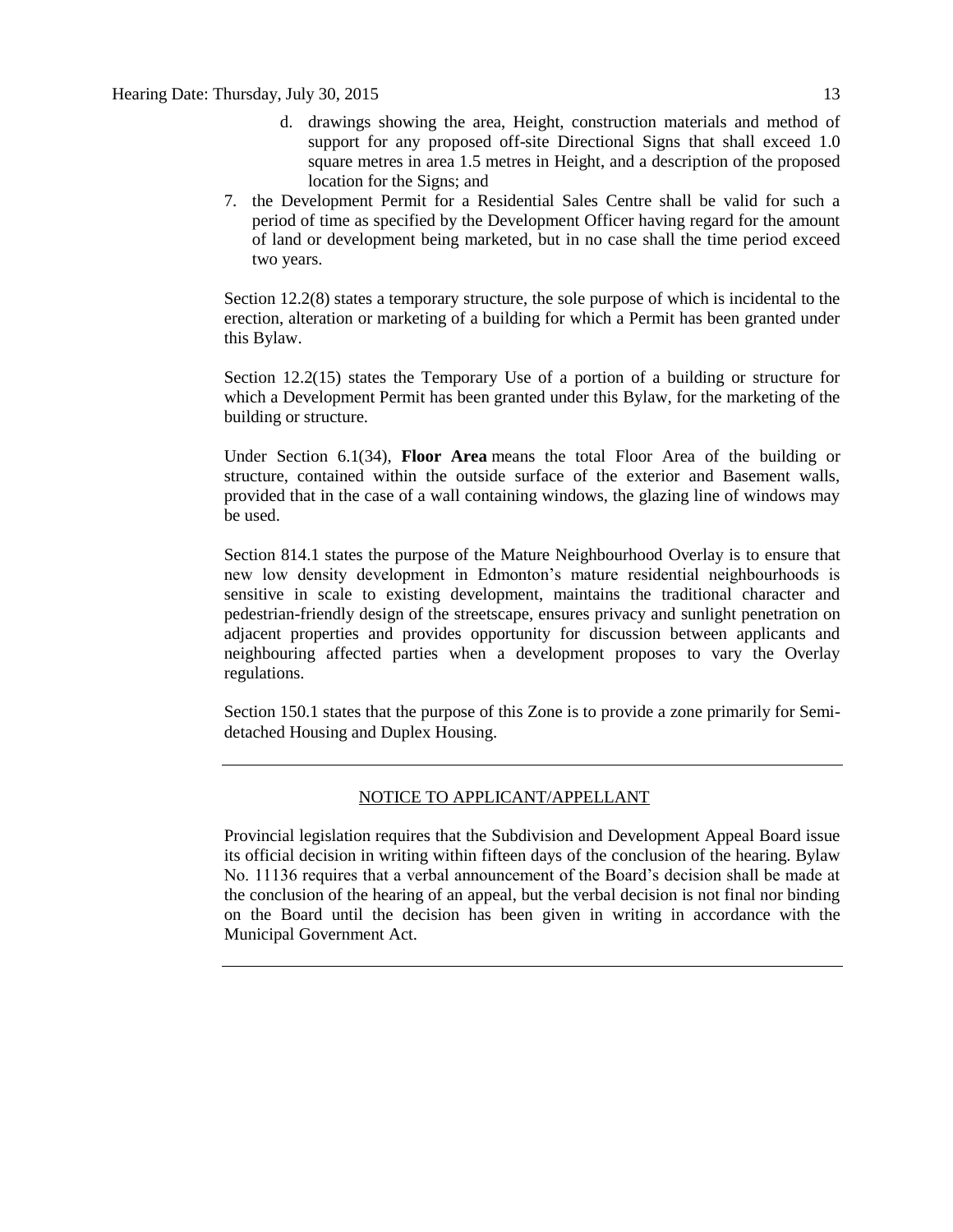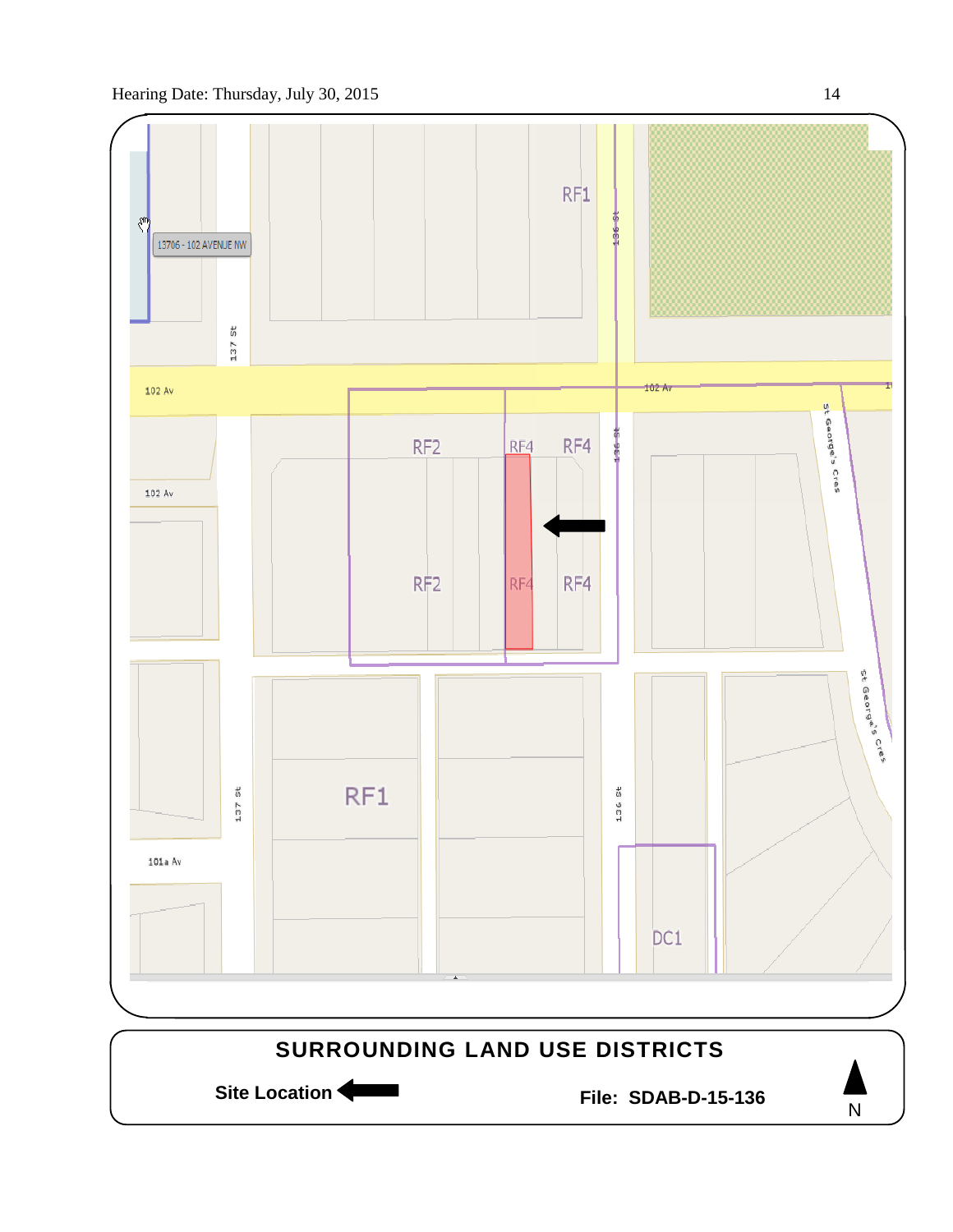#### ITEM III: 2:00 P.M. **FILE: SDAB-D-15-167**

#### AN APPEAL FROM THE DECISION OF THE DEVELOPMENT OFFICER

| 167232980-001                                                                         |
|---------------------------------------------------------------------------------------|
| Install a Freestanding Minor Digital On-<br>premises Off-premises Sign (Integra Tire) |
| Refused                                                                               |
| June 25, 2015                                                                         |
| July 7, 2015                                                                          |
| 5015 - 99 Street NW                                                                   |
| Plan 4187RS Blk 2 Lot 1                                                               |
| <b>IM Medium Industrial Zone</b>                                                      |
| N/A                                                                                   |
| N/A                                                                                   |
|                                                                                       |

#### DEVELOPMENT OFFICER'S DECISION

REFUSED - The proposed development is refused for the following reasons:

The proposed development, a freestanding Minor Digital On-premises Off-premises sign is listed as a Discretionary Use under the IM (Medium Industrial Zone) (reference Section 420.3(12).

For all Sign Applications for Major Digital Sign, Minor Digital On-premises Signs, Minor Digital Off-premises Signs, and Minor Digital On-premises Off-premises Signs, the Development Officer shall review the application in context with the surrounding development, such as (but not limited to): the architectural theme of the area; any historic designations; the requirements of any Statutory Plan; any streetscape improvements; proximity to residential development; driver decision points; and traffic conflict points. The Development Officer may require application revisions to mitigate the impact of a proposed Sign, and may refuse a permit that adversely impacts the built environment. (Reference Section 59.2(7))

The existing Freestanding On-premises sign is 6.6 m from the proposed freestanding Minor Digital On-premises Off-premises sign. The proposed freestanding Minor Digital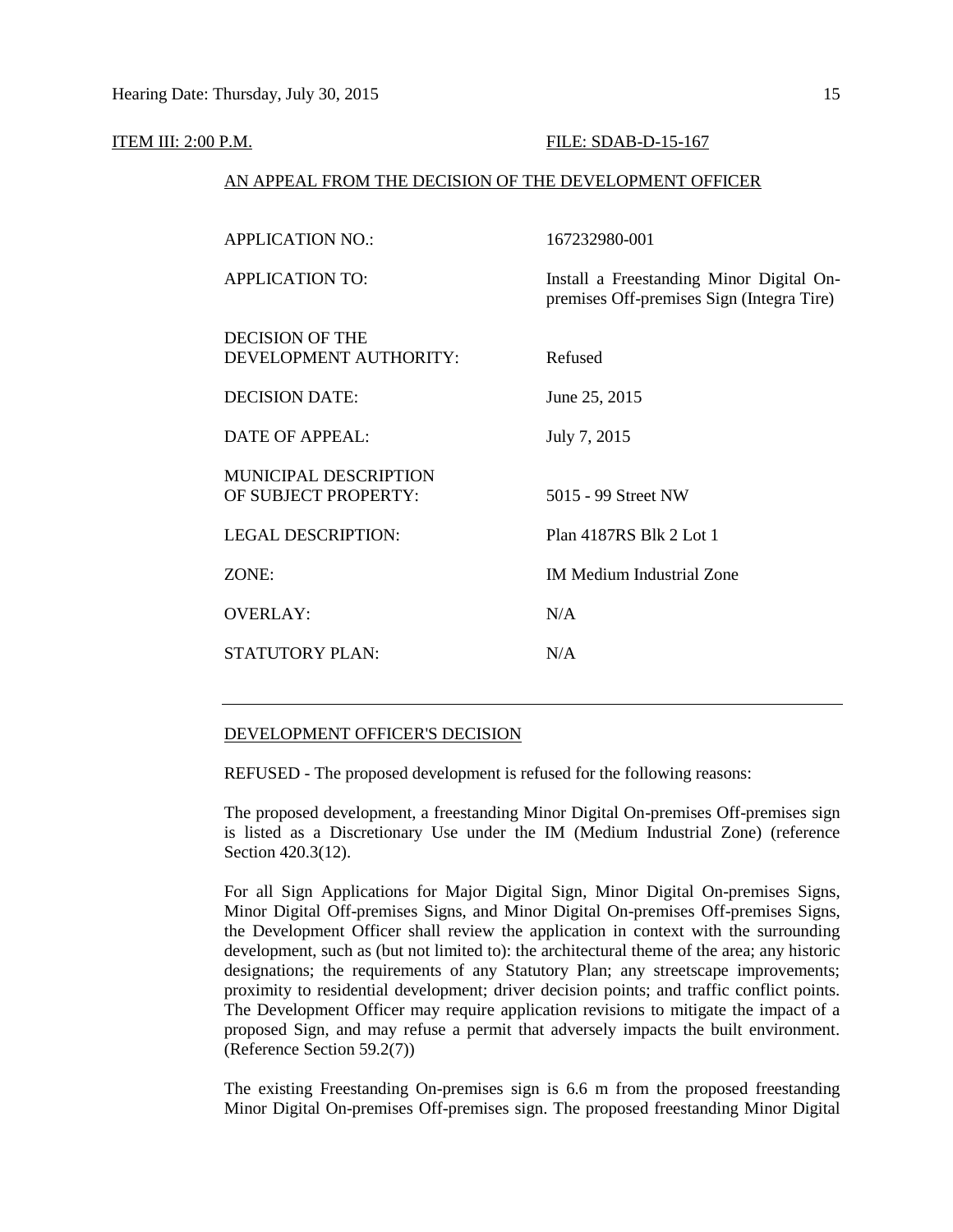On-premises Off-premises sign, in addition to the close proximity to the existing Freestanding On-premises sign and Fascia On-premises sign on the building will result in a proliferation of signage on site

In the opinion of Development Officer, the proximity of the proposed and existing sign will obstruct the visibility of the building on site, which adversely impacts the built environment, contrary to Section 59.2(7).

#### APPELLANT'S SUBMISSION

I am a representative of Pattison Outdoor Advertising, the Applicant in the above noted matter. Our Development Permit Application has been refused. On behalf of Pattison Outdoor Advertising, I hereby appeal the refusal on the following grounds:

- 1. The proposed development is a discretionary use in the IM (Medium Industrial) Zone.
- 2. The proposed development complies with all applicable regulations spelled out in Section 420 (IM) of The Edmonton Zoning Bylaw, and the applicable Sign Schedule: 59.G, with no variances required.
- 3. The proposed development is classified as a Discretionary Sign according to Sign Schedule 59.G. As a discretionary sign, the proposed development is not required to meet a minimum separation distance from an existing permitted sign. The 6.6m separation distance that the Development Officer references in his reason for refusal is immaterial.
- 4. In his reason for refusal, the Development Officer states that the proposed development will result in a proliferation of signage on the site. The proposed development will bring the total number of freestanding signs on the site to three, which is under the limit of four, spelled out in section  $59.G((6)(k))$  of the Edmonton Zoning Bylaw. Additionally, the proposed development and the existing, permitted signage will face different directions.
- 5. The Development Officer's notion that the proposed development will obstruct the visibility of the building on-site, and therefore adversely impact the built environment is an opinion which we respectfully contest.
- 6. Such further and other reasons as may be presented at the hearing of this appeal.

#### SUBDIVISION AND DEVELOPMENT APPEAL BOARD OFFICER'S COMMENTS

A **Minor Digital On-premises Off-premises Sign** is a Discretionary Use in the IM Medium Industrial Zone, Section 420.3(12).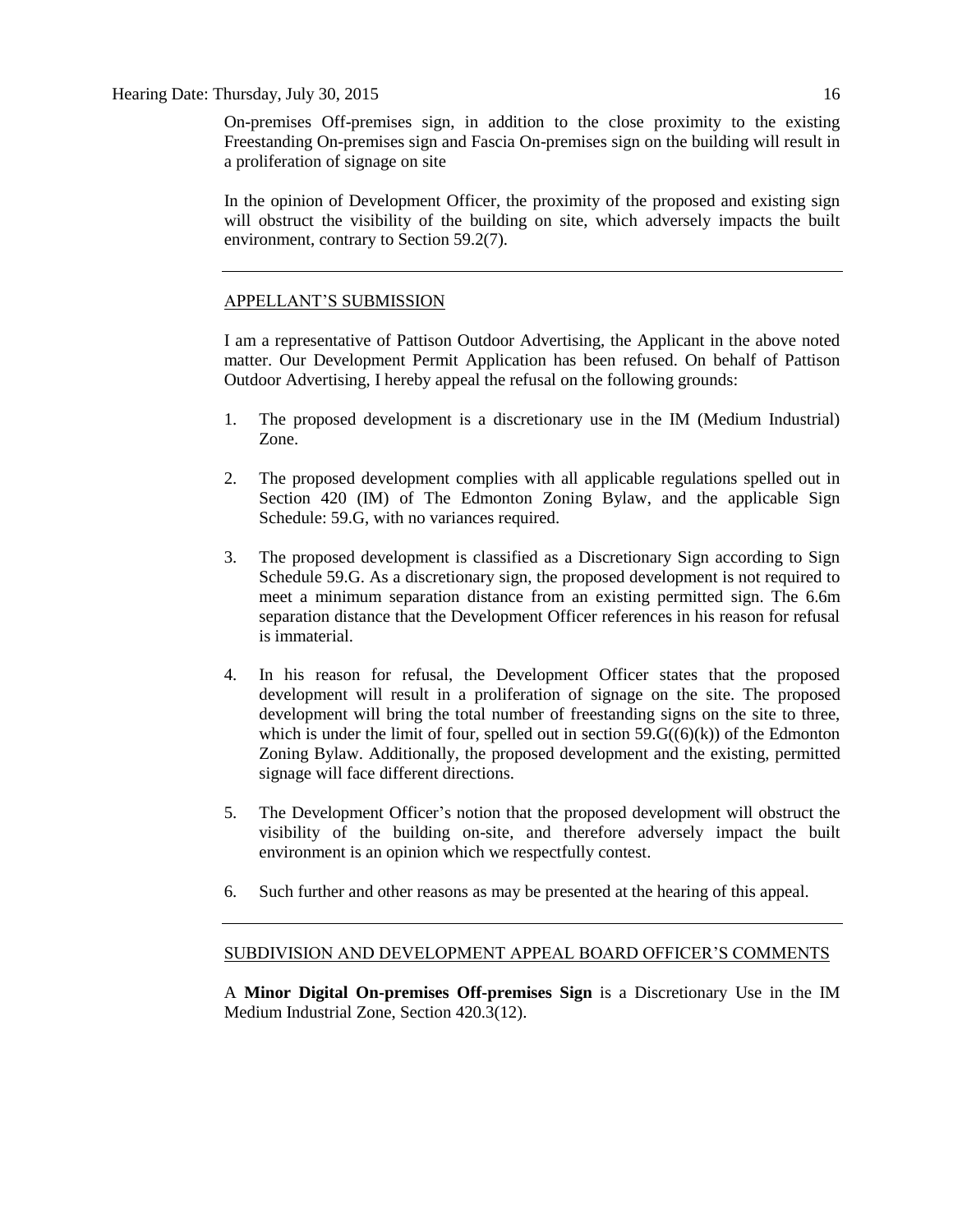#### Hearing Date: Thursday, July 30, 2015 17

Under Section 7.9(7), **Minor Digital On-premises Off-premises Signs** means any Sign that is remotely changed on or off Site and has a Message Duration greater than or equal to 6 seconds. Minor Digital On-premises Off-premises Signs incorporate a technology or method allowing the Sign to change Copy without having to physically or mechanically replace the Sign face or its components. The Copy on such Sign may include Copy from Minor Digital On-premises Signs and Minor Digital Off-premises Signs.

Section 59.2(7) states for all Sign Applications for Major Digital Sign, Minor Digital Onpremises Signs, Minor Digital Off-premises Signs, and Minor Digital On-premises Offpremises Signs, the Development Officer shall review the application in context with the surrounding development, such as (but not limited to): the architectural theme of the area; any historic designations; the requirements of any Statutory Plan; any streetscape improvements; proximity to residential development; driver decision points; and traffic conflict points. The Development Officer may require application revisions to mitigate the impact of a proposed Sign, and may refuse a permit that adversely impacts the built environment.

**The Development Officer determined the existing Freestanding On-premises Sign is 6.6 metres from the proposed Freestanding Minor Digital On-premises Off-premises Sign. The Development Officer determined the proposed Freestanding Minor Digital On-premises Off-premises Sign, in addition to the close proximity to the existing Freestanding On-premises Sign and Fascia On-premises Sign on the building will result in proliferation of signage on site.**

**In the opinion of the Development Officer, the proximity of the proposed and existing Sign will obstruct the visibility of the building on site, which adversely impacts the built environment, contrary to Section 59.2(7).**

Section 420.4(5) states Signs shall comply with the regulations found in Schedule 59G.

Schedule 59G.3(6) states Minor Digital On-premises Off-premises Signs and Minor Digital Off-premises Signs shall be subject to the following regulations:

- a. proposed Signs are prohibited in the civic centre area bounded by 105 Avenue to the north, the North Saskatchewan River Valley to the south, 97 Street to the east, and 100 Street to the west;
- b. the maximum Height shall be [8.0 m;](javascript:void(0);)
- c. the maximum Width shall be [16.0 m;](javascript:void(0);)
- d. the maximum Area shall be:
	- i. …
	- ii. [65.0 m2](javascript:void(0);) for proposed Signs that are Freestanding Signs. The maximum combined Area of Digital Sign Copy and any other type of Copy on the same Sign face shall not exceed [65.0 m2;](javascript:void(0);)
- e. proposed Sign locations shall be separated from any other Digital Sign greater than  $8.0 \text{ m}^2$  or Off-premises Sign as follows: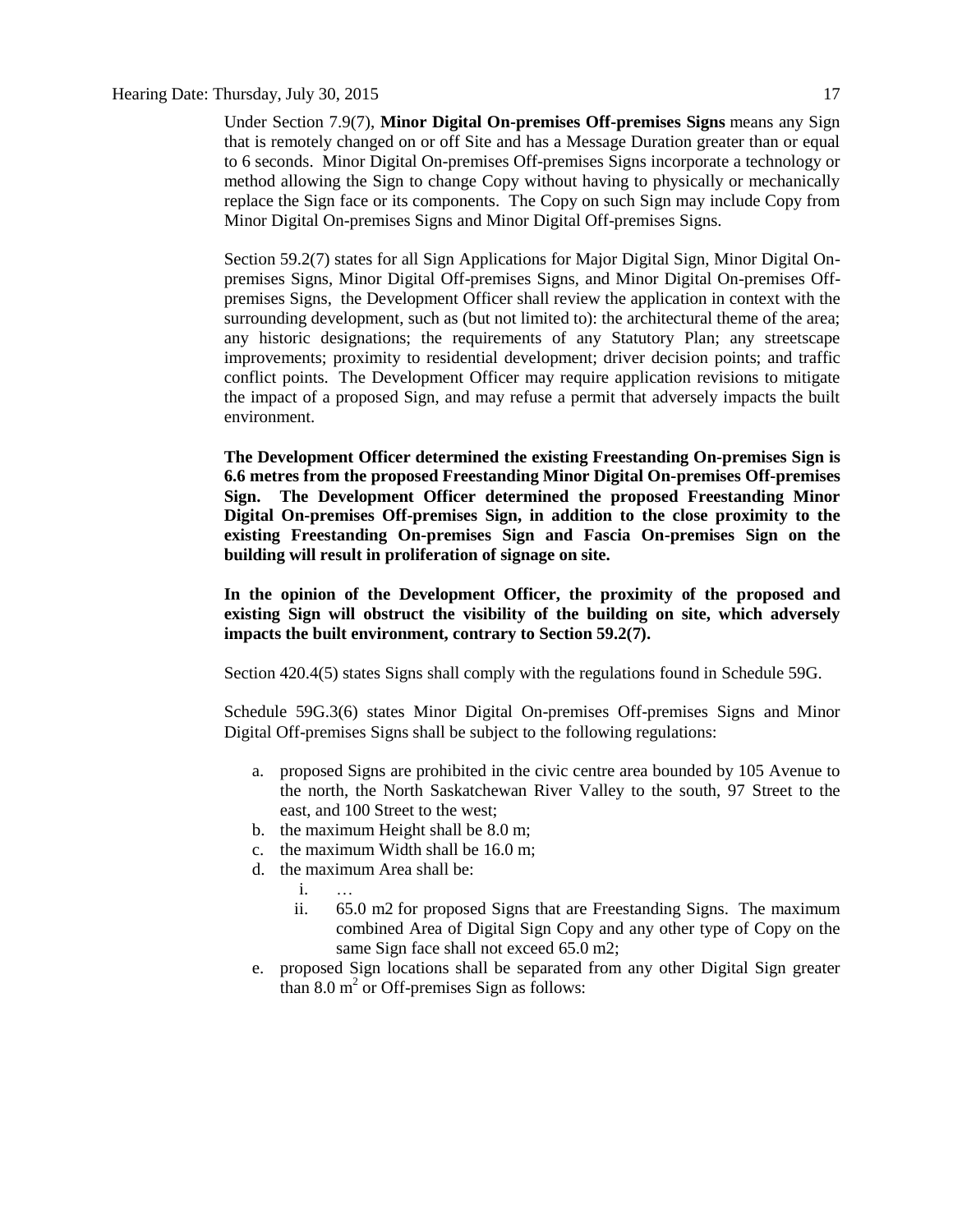| Proposed Sign Area                                      | Minimum separation distance<br>from Digital Signs greater than<br>8.0 m <sup>2</sup> or other Off-premises Sign |
|---------------------------------------------------------|-----------------------------------------------------------------------------------------------------------------|
| Greater than 8.0 $m^2$ to<br>less than $20 \text{ m}^2$ | $100 \text{ m}$                                                                                                 |
| $20 \text{ m}^2$ to $40 \text{ m}^2$                    | $200 \text{ m}$                                                                                                 |
| Greater than 40 $m2$                                    | $300 \text{ m}$                                                                                                 |

The separation shall be applied from the larger Off-premises Sign or Digital Sign location.

f. …

g. …

h. …

- i. …
- j. proposed Signs with an Area greater than 8.0  $m^2$ shall not be located within any Setback;
- k. the maximum number of Freestanding On-premises Signs, Roof On-premises Signs, Major Digital Signs, Minor Digital On-premises Signs, Minor Digital Onpremises Off-premises Signs and Minor Digital Off-premises Signs on a Site shall be four; and
- l. an application for the renewal of a Sign with a lawful permit existing at the time of the passage of Bylaw 15892 will not be refused for the sole reason that it does not comply with all development regulations of this Bylaw. Application renewals shall demonstrate that the Sign meets the automatic light level controls outlined in Section 59.2(5) and traffic safety regulations in Section 59.2(2).

Section 420.1 states the purpose of the IM Medium Industrial Zone is to provide for manufacturing, processing, assembly, distribution, service and repair Uses that carry out a portion of their operation outdoors or require outdoor storage areas. Any nuisance associated with such Uses should not generally extend beyond the boundaries of the Site. This Zone should normally be applied on the interior of industrial areas adjacent to collector and local industrial public roadways such that Uses are separated from any adjacent residential areas by a higher quality Industrial or Commercial Zone.

Sustainable Development has submitted to the SDAB, an e-mail dated March 9, 2015 from Chad Fremmerlid, Project Engineer, Development Planning and Engineering, Transportation Planning Branch, Transportation Services. **A copy of the e-mail from Transportation Services is on file.**

### NOTICE TO APPLICANT/APPELLANT

Provincial legislation requires that the Subdivision and Development Appeal Board issue its official decision in writing within fifteen days of the conclusion of the hearing. Bylaw No. 11136 requires that a verbal announcement of the Board's decision shall be made at the conclusion of the hearing of an appeal, but the verbal decision is not final nor binding on the Board until the decision has been given in writing in accordance with the Municipal Government Act.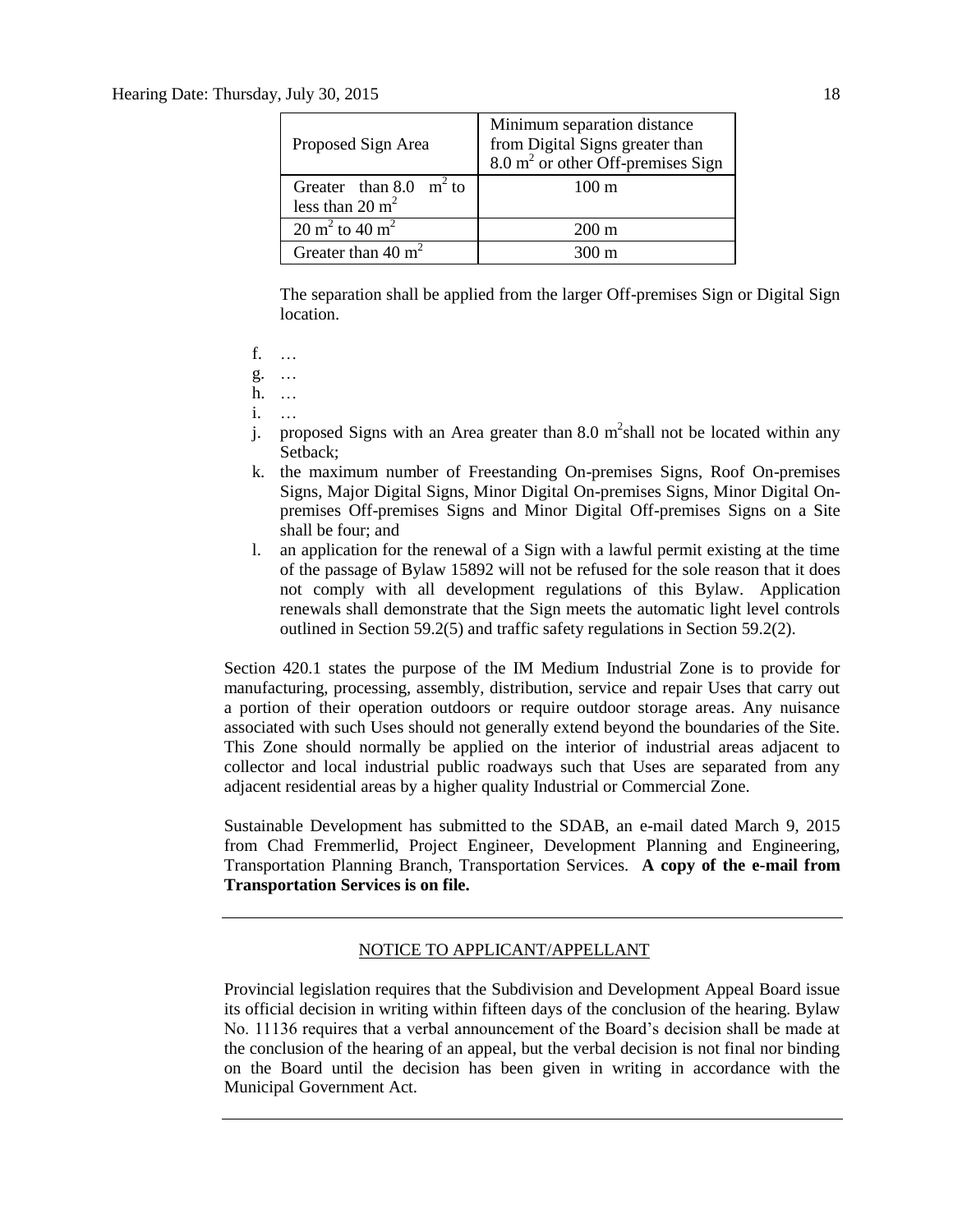